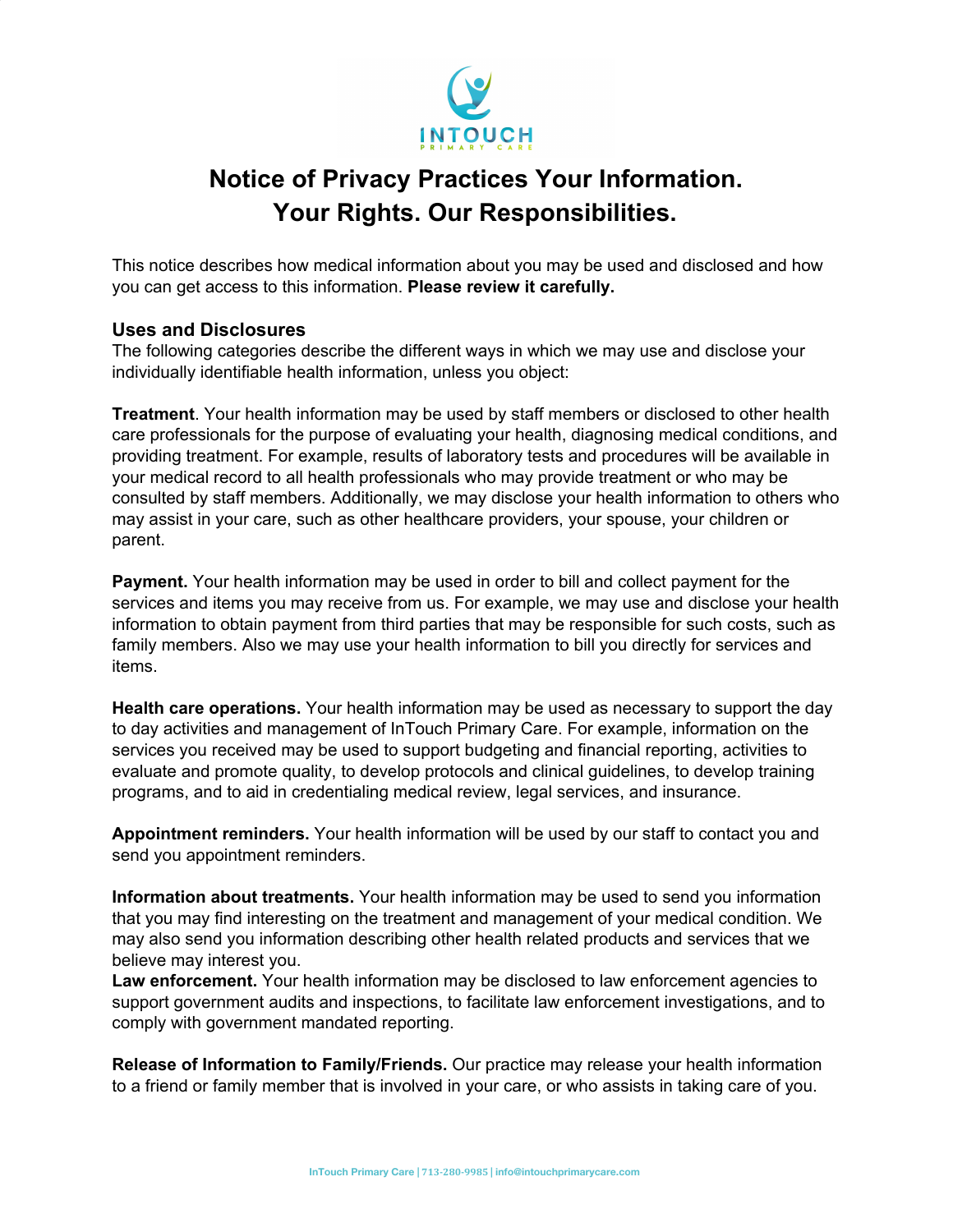

For example, a parent or guardian may ask that a babysitter take their child for an appointment. In this example, the babysitter or friend may have access to this child's medical information.

**Patient mass communication.** We may use your name and email address(es) and/or text numbers to contact you with bulk messaging. For instance, to share new promotions for the clinic, to send clinic newsletters, or to notify you of a physician's upcoming absence, such as for vacations.

#### **Other uses and disclosures in certain special circumstances.**

- ❏ **Public Health Risks** (i.e. vital statistics, child abuse/neglect, exposure to communicable diseases, reporting reactions to drugs or problems with products or devices.)
- ❏ **Health Oversight Activities**
- ❏ **Lawsuits and Similar Proceedings** May use or disclose in response to a court or administrative order, if you are involved in a lawsuit or similar proceeding or in response to a discovery request, subpoena, or other lawful process.
- ❏ **Deceased Patients** may be required to release to a medical examiner or coroner. If necessary, we may also release information in order for funeral director to perform their jobs.
- ❏ **Organ and Tissue Donation**
- ❏ **Serious Threats to Health or Safety**
- ❏ **Military** If you are a member of the U.S. or foreign military forces (including veterans) and if required by the appropriate authorities.
- ❏ **National Security**
- ❏ **Inmates** Our practice may disclose your health information to correctional institutions or law enforcement officials if you are an inmate or under the custody of a law enforcement official. Disclosure would be necessary for the institution to provide health care services to you, for the safety and security of the institution, and/or to protect your health and safety or the health and safety of others.

#### ❏ **Worker's Compensation**

Disclosures of your health information or its use for any purpose other than those listed above requires your specific written authorization. If you change your mind after authorizing a use or disclosure of your information, you may submit a written revocation of the authorization. However, your decision to revoke the authorization will not affect or undo any use or disclosure of information that occurred before your notified us of your decision to revoke your authorization.

# **Your Rights**

You have certain rights under the federal privacy standards. These include:

• The right to request restrictions on the use and disclosure of your protected health information for treatment, payment, or health care operations. You have the right to restrict our disclosure to only certain individuals involved in your care or the payment for your care, such as family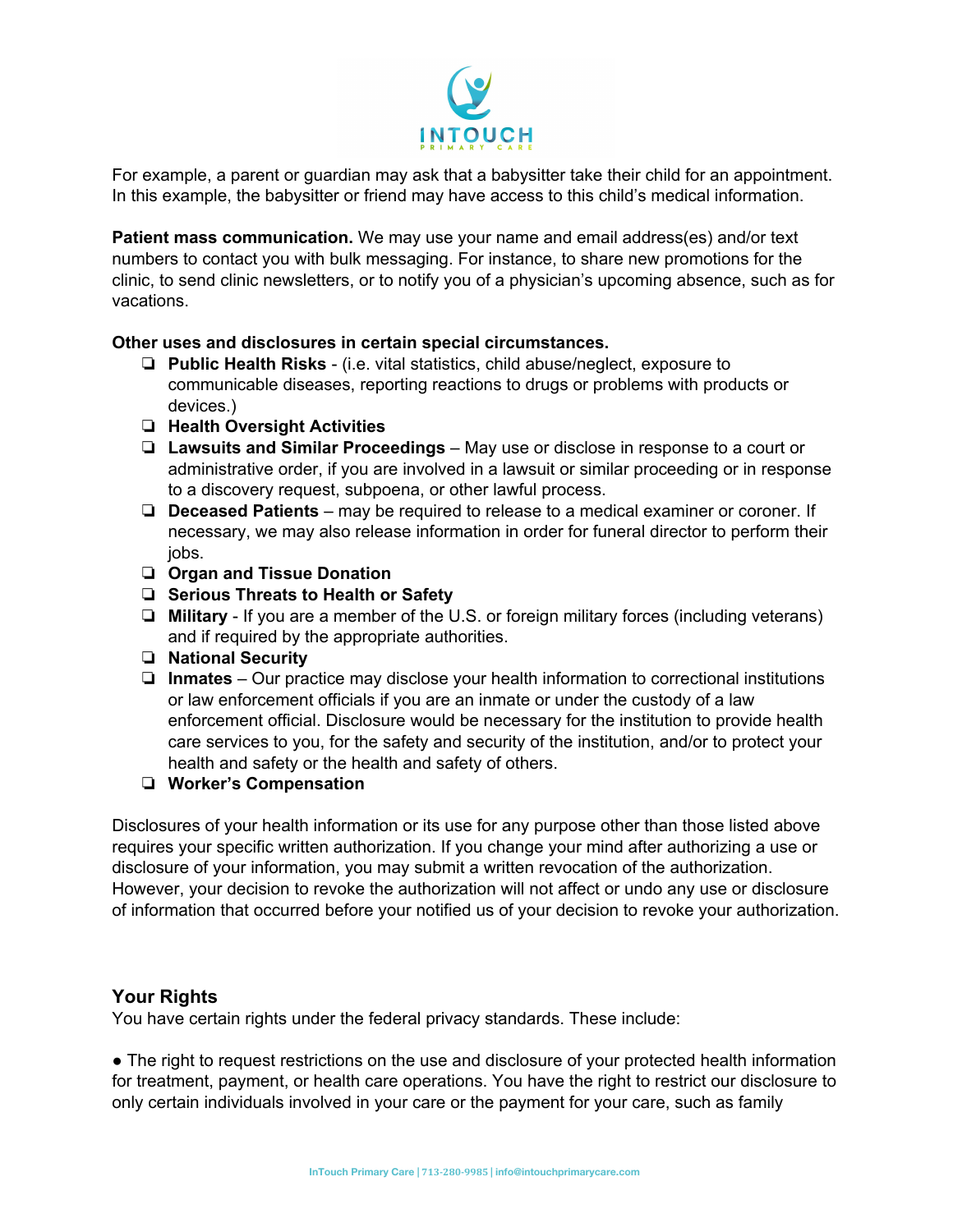

members and friends. We are not required to agree to your request; however, if we do not agree, we are bound by our agreement except when otherwise required by law, in emergencies or when the information is necessary to treat you. You must make your request in writing to the attention of the Privacy Officer. Your request must be described in a clear and concise fashion: a) the information you wish restricted; b) whether you are requesting to limit our practice's use, disclosure or both; c) to whom you want the limits to apply.

• The right to receive confidential communications concerning your medical condition and treatment

● The right to inspect and copy your protected health information. We will provide a copy or summary of your health information, usually within 30 days of your request. We may charge a reasonable, cost-based fee. Our practice may deny your request to inspect and/or copy in certain limited circumstances; however, you may request a review of the denial.

• The right to amend or submit corrections to your protected health information. This request must be made in writing and submitted to Privacy Officer with reasons to support your request. We may deny your request if you ask us to amend information that is in our opinion: a) accurate and complete; b) not part of the health information kept by or for the practice; c) not part of the health information which you are permitted to inspect and copy; or d) not created by our practice, unless the individual or entity that created is not available to amend the information. We will provide a written explanation for any denial in 60 days.

• The right to receive an accounting of how and to whom your protected health information has been disclosed. We will include all the disclosures except for those about treatment, payment, and health care operations, and certain other disclosures (such as any that you asked us to make). We will provide one accounting a year for free but will charge a reasonable, cost-based fee if you ask for another one within 12 months.

• The right to receive a printed copy of this notice, even if you have agreed to receive the notice electronically.

#### **Requests to Inspect Protected Health Information**

You may generally inspect or copy the protected health information that we maintain. As permitted by federal regulation, we require that requests to inspect or copy protected health information be submitted in writing. You may obtain a form to request access to your records by contacting your physician and/or privacy officer. Your request will be reviewed and will generally be approved unless there are legal or medical reasons to deny the request.

#### **InTouch Primary Care Duties**

We are required by law to maintain the privacy of your protected health information and to provide you with this notice of privacy practices. We also are required to abide by the privacy policies and practices that are outlined in this notice.

# **Right to Revise Privacy Practices**